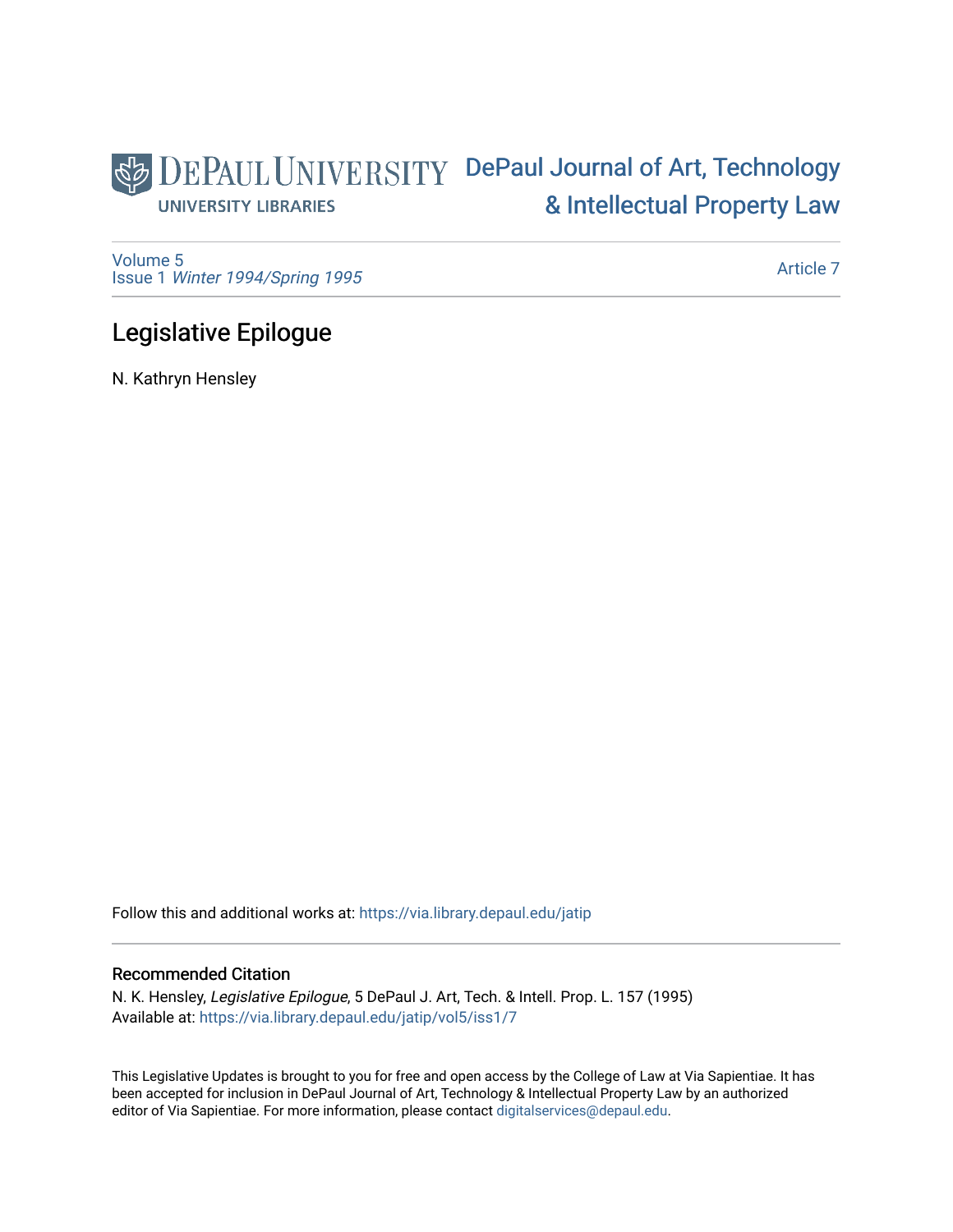# **LEGISLATIVE EPILOGUE**

### **STEREOTYPICAL DEPICrIONS IN WISCONSIN SPORTS LOGOS**

Wisconsin school boards may soon be called upon to take an affirmative role in upholding the heritage of American Indians. A Wisconsin bill introduced in March 1993 calls upon school boards to review stereotypical depictions of American Indians in school and athletic team logos, mascots, and nicknames.

As the digest of the bill states, "it is imperative that the public schools of Wisconsin create a climate in which the racial, cultural and ethnic heritage of all pupils is accorded equal respect and no group is made to feel singled out or set apart by the use of stereotypical depictions." The drafters of the bill also acknowledge that many of the depictions of American Indians include stereotypical caricatures "which would not be tolerated if depicting any other racial or ethnic group."

The stated effect of such symbols include: the perpetuation and reinforcement of outmoded and inaccurate views of American Indians, the detrimental effect that such symbols may have on the self-esteem of American Indian pupils, and the possible violation of the Wisconsin pupil anti-discrimination statute. The Senate Committee on Education recommended its passage on January 12, 1994. *1993 WI A.J.R. 27, 91st Leg. Sess.*

### DISCLOSURE **OF** PRE-RECORDED **MusIc** IN **MISSOURI**

On January 20, 1994, a bill was introduced into the Missouri House regarding the quality of live music performances. The bill covers any public performance of a national touring company or locally produced professional performance involving music or musical accompaniment for which a fee is charged. Under the bill, such groups would be required to clearly and conspicuously disclose in all advertisements and programs when five minutes or more of the music is recorded or otherwise reproduced. *1994 MO H.B. 1446, 87th Leg. Assembly, 2nd Regular Sess.*

### **TICKET SCALPING IN** CALIFORNIA

Under existing law in California, it is a misdemeanor for any person who, without permission from the owner or operator of the property on which an entertainment event is to be held, sells a ticket to the event for resale. The prohibition applies if the resale price is in excess of the price printed on the ticket, and it is sold while on the grounds of the place where the event will be held.

A bill introduced into the California Senate in March 1993 proposes to add to existing law in two primary respects. First, it would be a misdemeanor for a person to sell a ticket for resale at any price in excess of 120 percent of the price printed on the ticket. In effect, this expands the prohibition of scalping beyond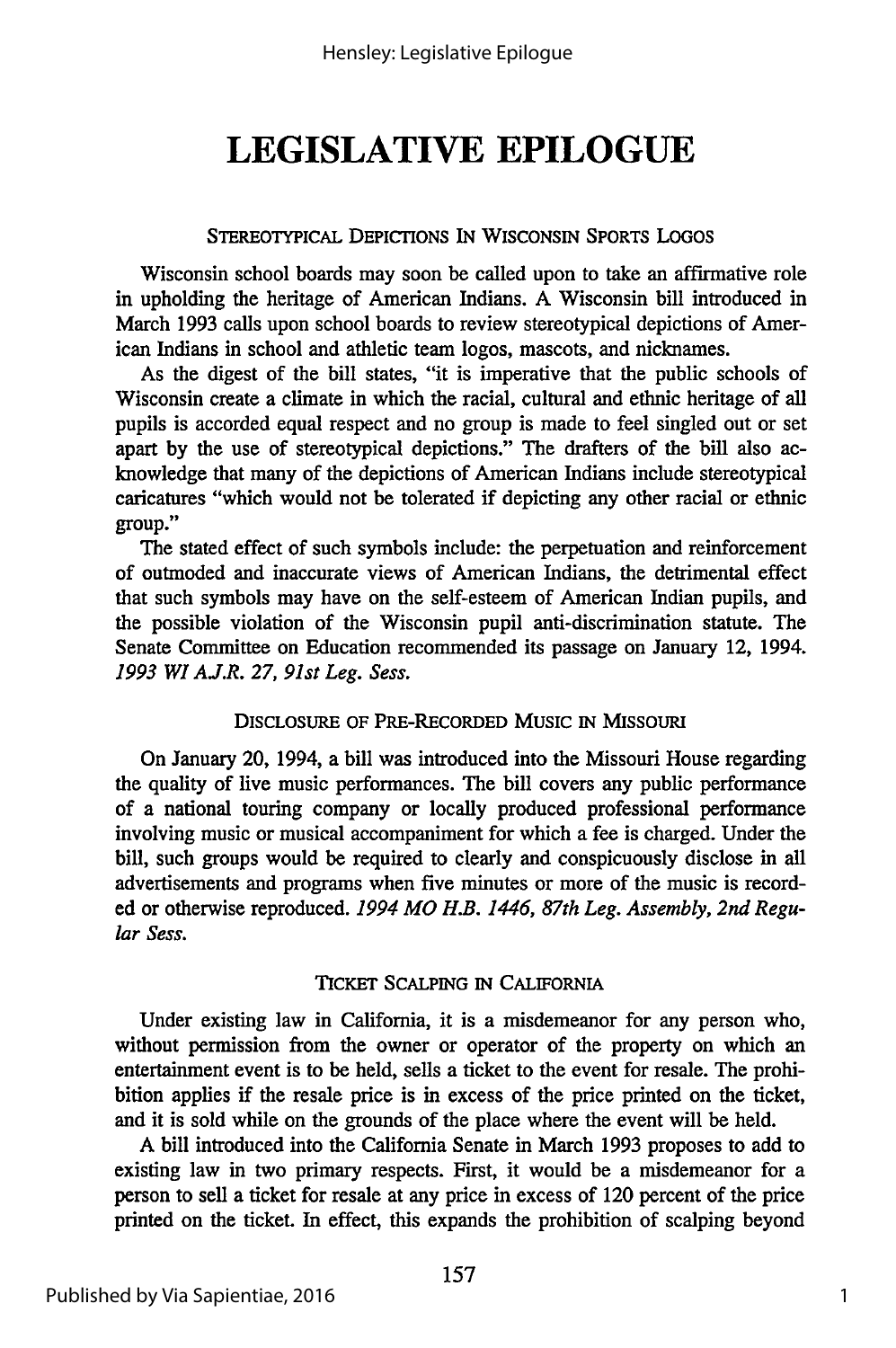158

#### *DEPAUL J. ART & ENT. LAW* [Vol. **V:157**

the grounds where the event will be held. Second, the bill would make it a felony for any person to sell or offer to sell 20 or more tickets in violation of the current and proposed provisions. The last action taken on the bill was on January 31, 1994. *1993 CA S.B. 1019, 1993-94 Regular Sess.*

### UNITED **STATES** INTERNATIONAL **BROADCASTING** ACT OF 1993

Senate Bill 1262 proposes to reorganize international broadcasting through the United States International Broadcasting Act of 1993. The proposed reorganization includes establishment of a Broadcasting Board of Governors and an International Broadcasting Bureau within the U.S. Information Agency (USIA). The Board would: **(1)** provide guidance and oversight to the International Broadcasting Bureau; (2) review the mission and operation of the Bureau and assess its programming within the context of U.S. foreign policy objectives; (3) review the mix of traditional Voice of America programming on at least an annual basis; and (4) protect the Bureau against political interference with broadcasting.

A primary focus of the bill is on the Asian community, as it would authorize the USIA Director to create an Asian Democracy Radio Service. The purpose behind this service would be to: **(1)** provide accurate information, news, and commentary about events in Asia and elsewhere in order to promote freedom and democracy in Asian countries where communications media are not fully developed or free; and (2) be a source of information about developments in Asia and a forum for a variety of opinions within Asian nations whose people do not enjoy the freedom of expression. *S. 1262, 103rd Cong., 1st Sess. (1993).*

### **SALE** OF **MULTIPLE** VISUAL **ARTWORKS** IN **PENNsYLVANIA**

The June 1994 version of Pennsylvania House Bill 2893 regulates the purchase and sale of visual works of art produced in multiples. Specifically, an art merchant is prohibited from selling or consigning a multiple of a visual art object unless written notice is given to the purchaser or consignee. The coverage of the bill also extends to auctions and catalogues.

Required disclosure for visual art works includes: **(1)** identity of the artist; (2) whether and in what form the artist's signature is on the multiple; **(3)** a description of the medium or process used in creating the multiple, including whether the multiple is a reproduction; (4) the use of the master which produced the multiple; **(5)** what year the multiples were produced; and (6) the size of the edition.

Information required for sculptures includes: **(1)** the name of the artist; (2) the title of the sculpture; **(3)** the name of the foundry or person who produced, fabricated or carved the sculpture; (4) a description of the medium used in producing the multiple; **(5)** the dimensions of the sculpture; (6) the year the sculpture was cast, fabricated or carved; **(7)** the number of sculpture casts produced; (8) whether the artist was deceased at the time the multiple was produced; and (9) whether the multiple was authorized **by** the artist.

Further requirements are also proposed for limited edition sculptures. The bill also provides for warranties, remedies, enforcement, and for civil and criminal https://via.library.depaul.edu/jatip/vol5/iss1/7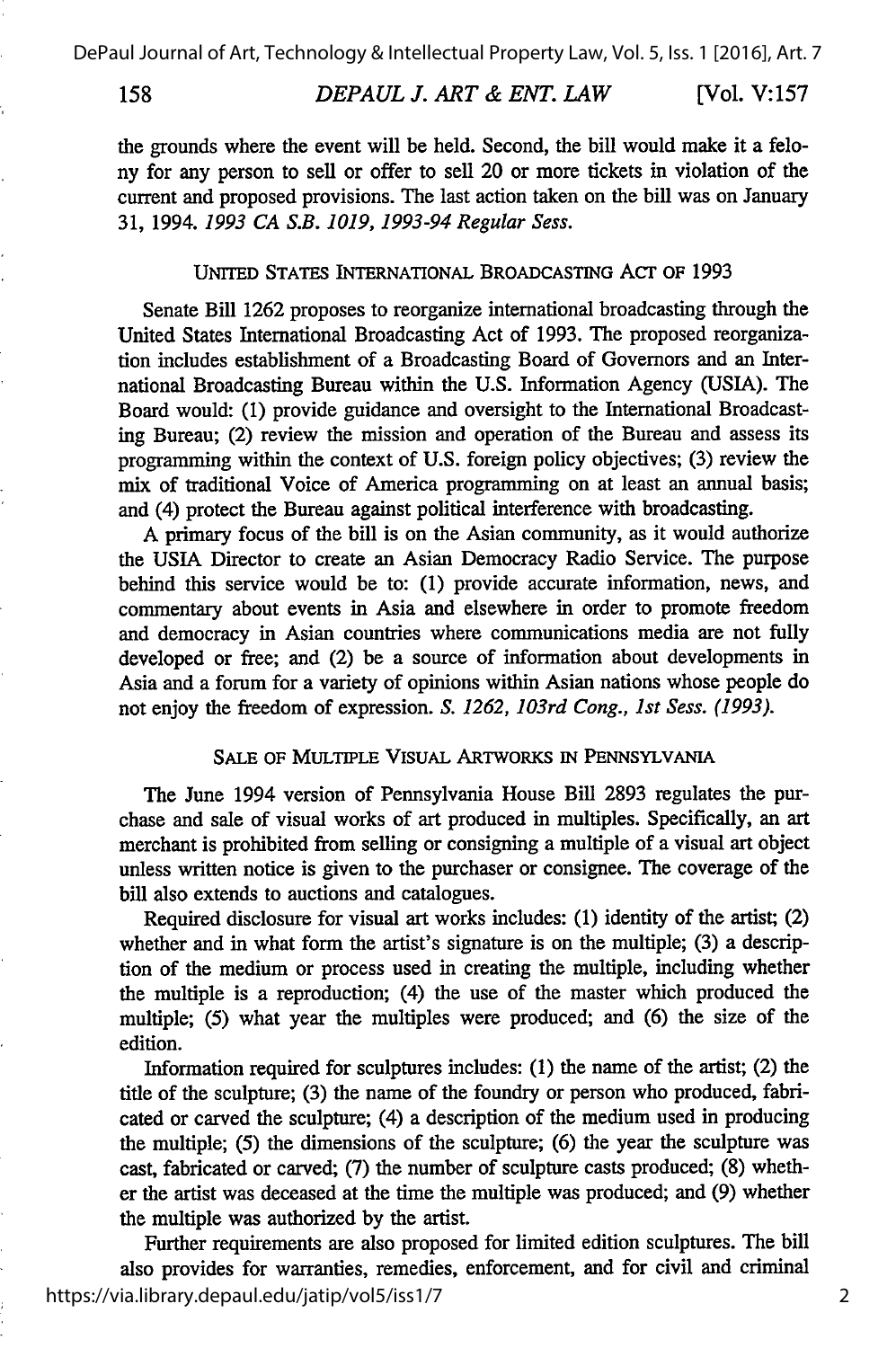#### *LEGISLATIVE EPILOGUE* 159

penalties. The bill was last referred to the Committee on Consumer Affairs on June 14, 1994. *1993 PA H.B. 2893, 178th General Assembly.*

### SATELLITE CARRIER COMPULSORY LICENSE EXTENSION *AcT* OF 1994

House Bill 1103 and Senate Bill 1485 propose to amend copyright law with respect to satellite carrier compulsory licenses. H.R. 1103 would amend Federal copyright provisions to revise the formula for computing royalty fees for secondary transmissions for private home viewing by satellite carriers. The bill also changes date and notice provisions regarding proceedings for fees to be paid by satellite carriers. H.R. 1103 became part of S. 1485 in August 1994. *H.R. 1103, 103rd Cong., 1st Sess. (1993).*

S. 1485 would require the subscriber information list submitted by a satellite carrier to include the names of its subscribers where the carrier makes secondary transmissions of a primary transmission by a network station. Furthermore, in any action relating to the violation of territorial restrictions on a statutory license for network stations, the satellite carrier has the burden of proving that a subscriber is an unserved household. Upon such a challenge, the satellite carrier must conduct signal intensity measurements to determine whether the household is unserved and, if so, de-authorize service. The network affiliate must then reimburse a carrier for any signal intensity measurement that indicates the household is an unserved household. The bill is pending and both houses have agreed on a conference. The bill was last reported in the Senate on October 7, 1994. *S. 1485, 103rd Cong., 1st Sess. (1993).*

### COPYRIGHT REFORM Acr OF 1993

The Copyright Reform Act of 1993 was proposed by House Bill 897 and Senate Bill 373. House Bill 897 amends federal copyright law to grant the Librarian of Congress, currently the Register of Copyrights, the authority to enforce certain requirements concerning the deposit of copies or phonorecords for the Library of Congress. One amendment proposed is to permit, under certain conditions, a single registration for a group of works by the same author first published as contributions to collective works if it is within a five-year period. Currently, the law permits a single registration only for periodicals within a 12 month period. The bill would also require the Register to hold annual public hearings to consider proposals to amend Copyright Office regulations and practices. The hearings would focus on the elimination of deposits that are unnecessary and the simplification of registration procedures.

Other proposals made by H.R. 897 include: requiring the Register to establish a formal appeals procedure for refusals to register claims to copyright; repealing provisions that require copyright registration as a prerequisite to an infringement suit and to certain remedies for infringement; and authorizing the courts to eliminate the statutory award of damages for unknowing infringement (currently, the court may reduce such award to no less than \$200). The bill was introduced February 16, 1993, and is currently pending. *H.R. 897, 103rd Cong., 1st Sess. (1993).*

Published by Via Sapientiae, 2016